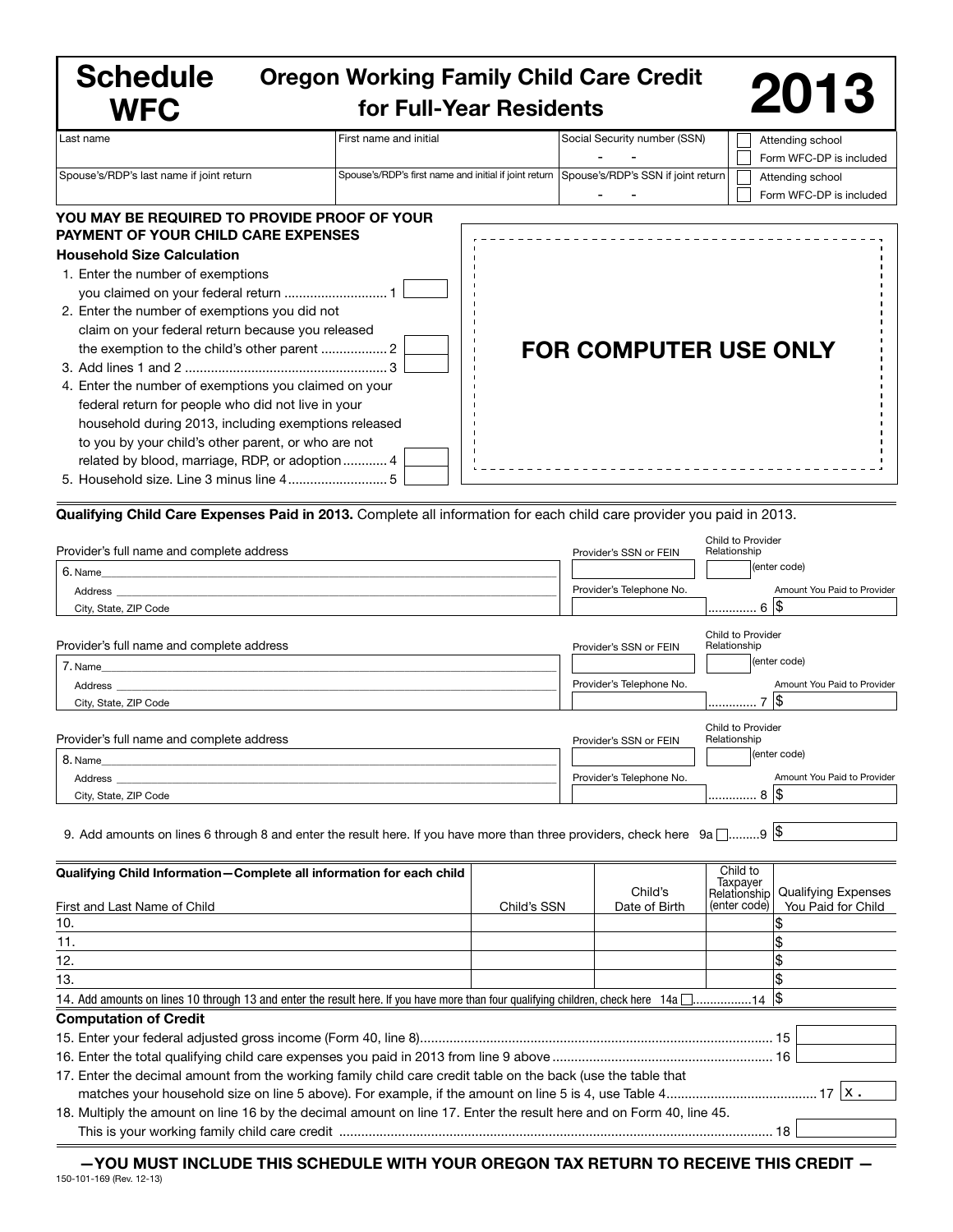# **Working family child care credit—2013 tables**

If your household size is not listed below, contact the department for the tables you need.

| Table 1, household size = 1                   |                    |                                                 |  |
|-----------------------------------------------|--------------------|-------------------------------------------------|--|
| If the amount on<br>Schedule WFC, line 15 is: |                    | <b>Enter this decimal</b><br>amount on Schedule |  |
| at least:                                     | but not more than: | <b>WFC, line 17:</b>                            |  |
|                                               | \$23,000           | 0.40                                            |  |
| \$23,001                                      | 24,150             | 0.36                                            |  |
| 24,151                                        | 25,300             | 0.32                                            |  |
| 25,301                                        | 26,450             | 0.24                                            |  |
| 26,451                                        | 27,600             | 0.16                                            |  |
| 27,601                                        | 28,750             | 0.08                                            |  |
| 28,751                                        |                    | 0.00                                            |  |

### **Table 3, household size = 3**

| If the amount on<br>Schedule WFC, line 15 is: |                    | <b>Enter this decimal</b><br>amount on Schedule |
|-----------------------------------------------|--------------------|-------------------------------------------------|
| at least:                                     | but not more than: | <b>WFC, line 17:</b>                            |
|                                               | \$39,050           | 0.40                                            |
| \$39,051                                      | 41,000             | 0.36                                            |
| 41,001                                        | 42,950             | 0.32                                            |
| 42,951                                        | 44,900             | 0.24                                            |
| 44,901                                        | 46,850             | 0.16                                            |
| 46,851                                        | 48,850             | 0.08                                            |
| 48,851                                        |                    | 0.00                                            |

### **Table 5, household size = 5**

| If the amount on<br>Schedule WFC, line 15 is:<br>but not more than:<br>at least: |          | <b>Enter this decimal</b><br>amount on Schedule<br><b>WFC, line 17:</b> |  |
|----------------------------------------------------------------------------------|----------|-------------------------------------------------------------------------|--|
|                                                                                  | \$55,150 | 0.40                                                                    |  |
| \$55,151                                                                         | 57,900   | 0.36                                                                    |  |
| 57,901                                                                           | 60,650   | 0.32                                                                    |  |
| 60.651                                                                           | 63,400   | 0.24                                                                    |  |
| 63,401                                                                           | 66,150   | 0.16                                                                    |  |
| 66,151                                                                           | 68,950   | 0.08                                                                    |  |
| 68,951                                                                           |          | 0.00                                                                    |  |

### **Table 7, household size = 7**

| If the amount on<br>Schedule WFC, line 15 is:<br>but not more than:<br>at least: |          | <b>Enter this decimal</b><br>amount on Schedule<br><b>WFC, line 17:</b> |
|----------------------------------------------------------------------------------|----------|-------------------------------------------------------------------------|
|                                                                                  | \$71,200 | 0.40                                                                    |
| \$71,201                                                                         | 74,800   | 0.36                                                                    |
| 74,801                                                                           | 78,350   | 0.32                                                                    |
| 78,351                                                                           | 81,900   | 0.24                                                                    |
| 81,901                                                                           | 85,450   | 0.16                                                                    |
| 85,451                                                                           | 89,050   | 0.08                                                                    |
| 89.051                                                                           |          | 0.00                                                                    |

| Table 2, household s <u>ize = 2</u>           |                    |                                                 |  |
|-----------------------------------------------|--------------------|-------------------------------------------------|--|
| If the amount on<br>Schedule WFC, line 15 is: |                    | <b>Enter this decimal</b><br>amount on Schedule |  |
| at least:                                     | but not more than: | <b>WFC, line 17:</b>                            |  |
|                                               | \$31,000           | 0.40                                            |  |
| \$31,001                                      | 32,550             | 0.36                                            |  |
| 32,551                                        | 34,100             | 0.32                                            |  |
| 34,101                                        | 35,650             | 0.24                                            |  |
| 35,651                                        | 37,200             | 0.16                                            |  |
| 37,201                                        | 38,800             | 0.08                                            |  |
| 38,801                                        |                    | 0.00                                            |  |

#### **Table 4, household size = 4 If the amount on Schedule WFC, line 15 is: Enter this decimal amount on Schedule at least: but not more than: WFC, line 17:**  $$47,100$  0.40 \$47,101 49,450 0.36 49,451 51,800 0.32 51,801 54,150 0.24 54,151 56,500 0.16 56,501 58,900 0.08  $58,901$  — 0.00

#### **Table 6, household size = 6 If the amount on Schedule WFC, line 15 is: Enter this decimal amount on Schedule at least: but not more than: WFC, line 17:**  $-$  \$63,200 0.40 \$63,201 66,350 0.36 66,351 69,500 0.32 69,501 72,650 0.24 72,651 75,800 0.16 75,801 79,000 0.08  $79,001$  —  $\qquad$  0.00

| Table 8, household size $= 8$                 |                    |                                                 |  |
|-----------------------------------------------|--------------------|-------------------------------------------------|--|
| If the amount on<br>Schedule WFC, line 15 is: |                    | <b>Enter this decimal</b><br>amount on Schedule |  |
| at least:                                     | but not more than: | <b>WFC, line 17:</b>                            |  |
|                                               | \$79,250           | 0.40                                            |  |
| \$79,251                                      | 83,200             | 0.36                                            |  |
| 83,201                                        | 87,200             | 0.32                                            |  |
| 87,201                                        | 91,150             | 0.24                                            |  |
| 91,151                                        | 95,100             | 0.16                                            |  |
| 95,101                                        | 99,100             | 0.08                                            |  |
| 99,101                                        |                    | 0.00                                            |  |

# **Schedule WFC relationship codes**

| StepsonSS Nephew NW Uncle U Other relative O |  |
|----------------------------------------------|--|
|                                              |  |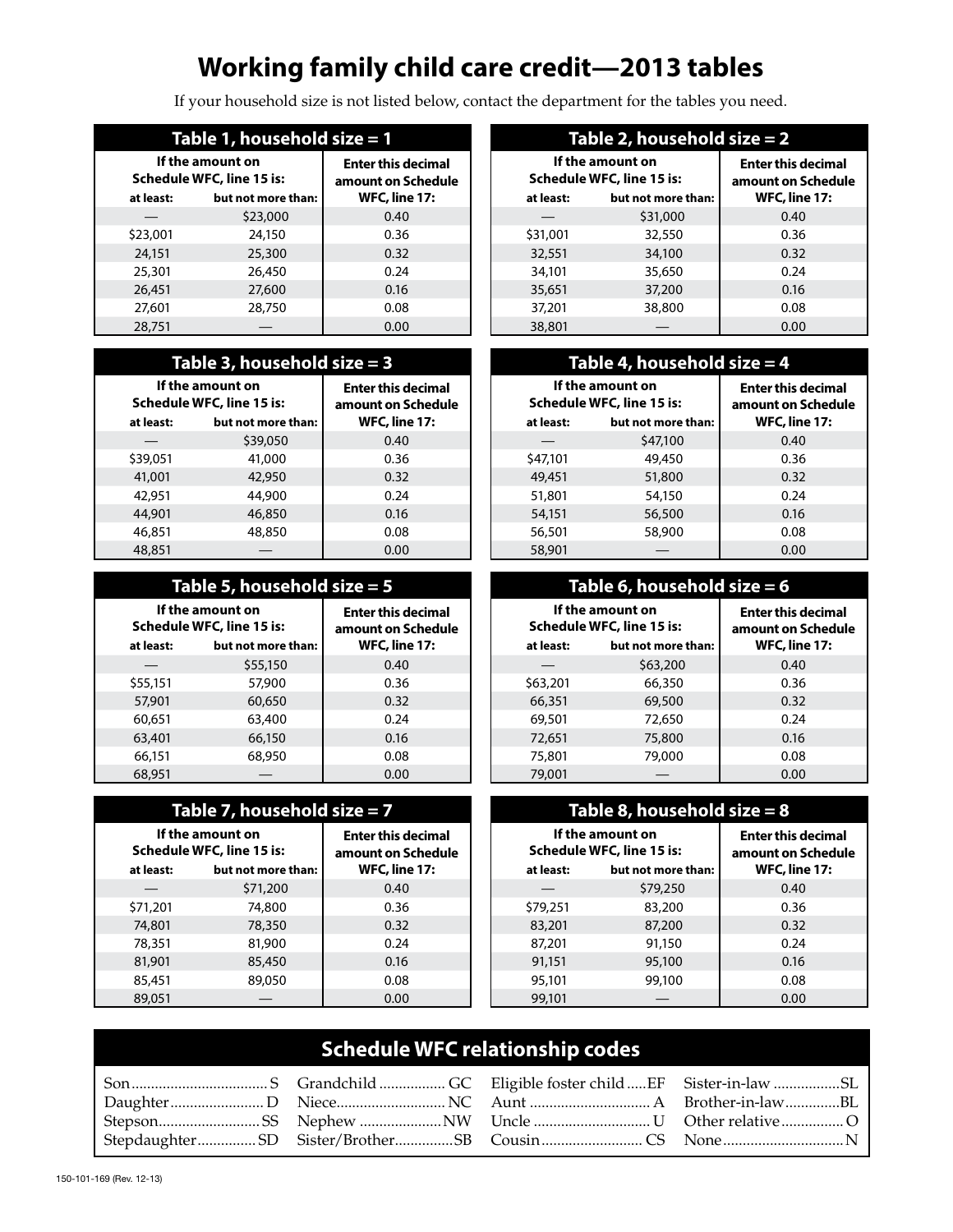# **Working family child care credit instructions**

This refundable credit is available to low-income working families with qualifying child care expenses. To qualify, **all** of the following must be true:

- You had at least \$8,400 of earned income, and
- You had \$3,300 or less of investment income (such as interest, dividends, and capital gains), and
- Your adjusted gross income (AGI) was less than the limits for your household size shown on the back of Schedule WFC, and
- You paid qualifying child care expenses to allow you and your spouse/RDP to work or attend school at least part-time or you or your spouse/RDP are exempt from this requirement due to a qualifying disability (see below), and
- You paid qualifying child care expenses for your qualifying child. A qualifying child is your child, step child, grandchild, step grandchild, brother, sister, stepbrother, stepsister, nephew, niece, step nephew, step niece, or eligible foster child who:
- Lived with you at least half of the year, and
- Was under the age of 13 at the time the care was provided, or
- Was a child who qualifies for the additional exemption credit for a child with a disability; and
- Your child care provider was not the child's parent or guardian, or
- Your relative or step relative under age 19.

**Note:** If you're married/RDP filing separately, you must be legally separated or permanently living apart on December 31, 2013, to qualify.

**Note to RDPs:** Use your federal **"as if"** return to see if you qualify for this credit.

If you qualify, complete Schedule WFC, *Oregon Working Family Child Care Credit.* Include this schedule with your return.

# **Schedule WFC instructions for residents**

You must complete all information on the schedule. Failure to include or including an incomplete schedule may result in delay or denial of your WFC. Your refund will take longer to process when claiming this credit.

**Reminder:** If you qualify as a special case Oregon resident, military nonresident, or a resident living abroad, you must file as a nonresident and you do not qualify for this credit. See Form 40N filing instructions.

# **Check the boxes**

**Attending school.** Check this box if you or your spouse/RDP had childcare expenses because of attending school at least part time.

**Form WFC-DP is included.** Check this box if you or your spouse/RDP has a qualifying disability that keeps you from working, attending school, and caring for yourself and the children. Only one spouse/RDP can qualify for the exception. The other spouse/RDP must still work or attend school at least part time. The qualifications are not the same as the severely disabled exemption credit.

To use the exception, the disabled spouse/RDP must have a disability that prevents (or severely restricts) them from **all** of the following:

• Performing an activity of daily living, including bathing, dressing, feeding, toileting, etc.;

• Working; 150-101-169 (Rev. 12-13)

- Going to school at least part time; **and**
- Caring for the child(ren).

To claim the exception, the disabled taxpayer and their doctor need to fill out Form WFC-DP. Go to our website or contact us to get Form WFC-DP. This form must be included each year that one of you meets the exception. Keep a copy of the form with your tax records and with your doctor. **We may contact your doctor or request a copy of the form at a later date.**

## **Household size calculation**

**Lines 1–5.** Generally, your household size is the number of people you claim as exemptions on your federal tax return who are related to you by blood, marriage, RDP, or adoption and live in your home. Household size can include your child of whom you have primary custody, even if you allowed the child's other parent to claim the exemption on their tax return. **Don't** include people you're entitled to claim on your tax return who didn't live with you in your home for all of 2013 or who aren't related to you. A person cannot be counted in the household size on more than one return.

*Example 1:* Rusty and Deb are unmarried and are the parents of two children. They maintain separate households and have joint custody of the children. The children live more than half the year with Deb. Even though the children are Deb's qualifying children,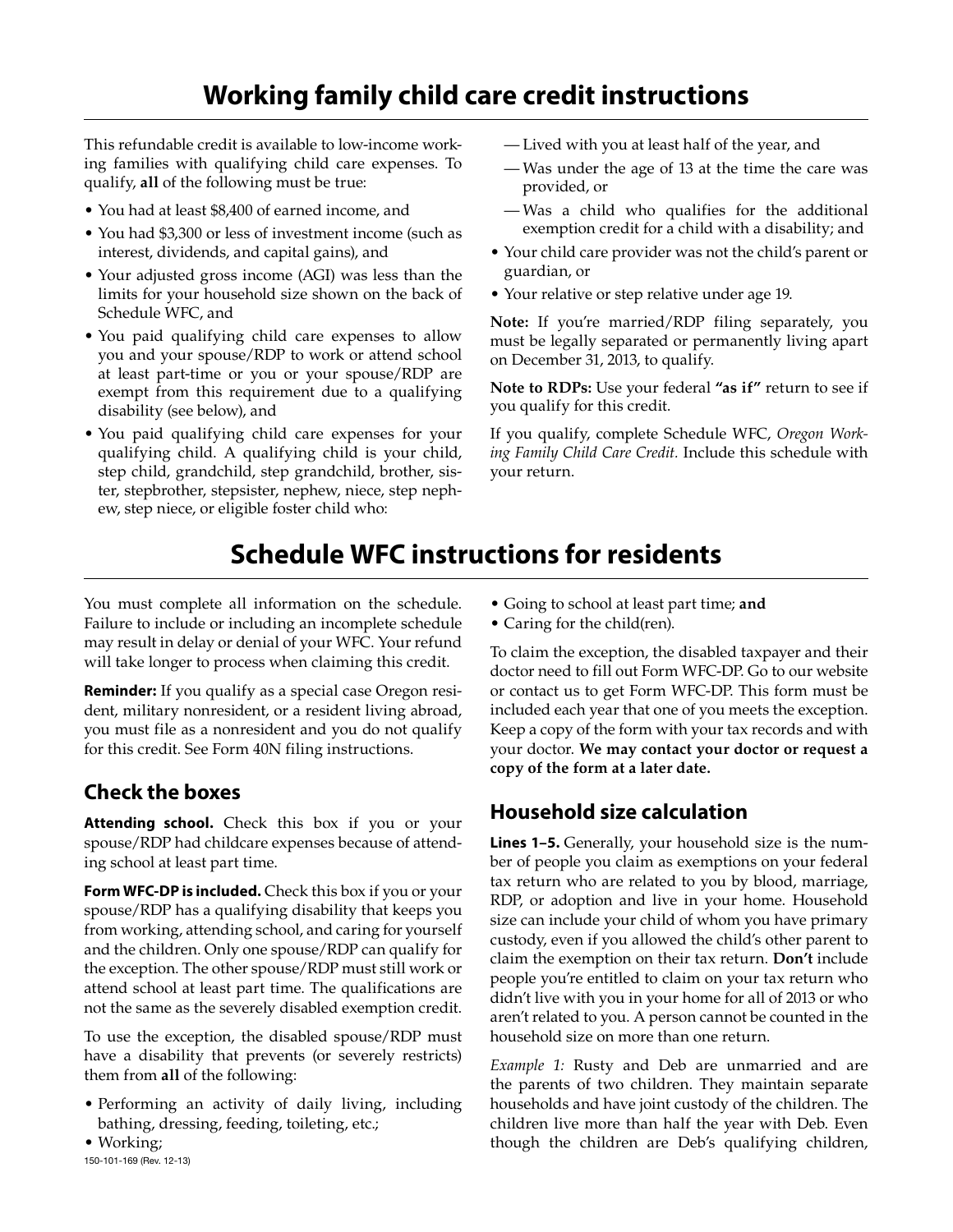she releases the dependent exemption for one child to Rusty. Only Deb may claim the credit based on the child care expenses she paid because she is the custodial parent.

Deb's household size is three (herself, one dependent child whose exemption she claims, and one dependent child whose exemption is released to Rusty). Deb will enter "2" on line 1 of Schedule WFC and "1" on line 2 for a total of "3" on line 5.

*Example 2:* Jay and Rena have three qualifying children. They also support Rena's parents who live in Mexico. They claim seven exemptions on their tax return. Jay and Rena's household size is five, because only five of them live in their home. They will enter "7" on line 1 of Schedule WFC and "2" on line 4 for a total of "5" on line 5.

# **Qualifying child care expenses paid in 2013**

**Lines 6–9. Provider's full name and complete address.**  Enter the child care provider's information. If you have more than three providers, check box 9a and include a separate sheet with the same information for the additional providers.

**Provider's SSN or FEIN.** You must include your provider's Social Security number, federal employer identification number (FEIN), or individual taxpayer identification number (ITIN).

**Provider's telephone number.** Enter a daytime telephone number for the provider. Important: We need a current telephone number to contact the provider. Otherwise, your refund may be delayed.

**Child to provider relationship.** Identify the relationship of the child to the provider using the relationship codes on the back of Schedule WFC.

**Amount paid to provider.** Qualifying child care expenses are those paid for your qualifying child for the primary purpose for you to work or attend school. If married/RDPs, both of you must be working or attending school for the expenses to qualify. You can claim this credit even if you pay your expenses with pre-tax dollars from an employer benefit plan. You must pay for the child care during 2013 for the payments to be qualifying child care expenses.

Qualifying child care expenses do **not** include amounts you paid for:

- Public or private school (K–12);
- After-school activities;
- Sports;
- Overnight camps;
- Boarding school;
- Food, gas, supplies; or
- Late payment fees or other fees. 150-101-169 (Rev. 12-13)

You can claim only the expenses **you** actually paid during the year.

You cannot claim expenses that are paid by someone else such as a state assistance agency or a family member.

*Example 3:* Jeff works for a company that offers dependent care benefits. He contributes \$4,000 pre-tax each year to a flexible spending arrangement. Jeff's employer reports the \$4,000 of dependent care benefits in box 10 of his W-2. Jeff also paid \$1,000 with after-tax dollars. Jeff may claim the working family child care credit based on \$5,000 in qualifying child care expenses.

*Example 4:* Cate qualifies for state assistance to pay her child care expenses. The child care provider charges Cate \$600 per month to care for her two qualifying children. Of the \$600 per month, the state paid \$450, and Cate paid a co-pay of \$150. Cate can only claim the amount she actually paid. She will enter \$1,800 on line 6 of the schedule ( $$150 \times 12$  months). She will not include the non-qualifying expenses paid by the state.

*Example 5:* Angie and Zach are married and have three children. Angie works full time and Zach does not work or attend school and is receiving disability. Zach is paralyzed below the waist from an automobile accident. Zach does not need assistance with any of the activities of daily living. Zach's disability does not qualify for the exception. Angie and Zach cannot claim this credit for their child care expenses.

*Example 6:* Mason and Barbara are married and have two children. Mason works full time. Barbara is unable to work because of a brain tumor. Barbara has a home care worker come to their home daily because she is unable to care for herself while Mason is away at work. Mason and Barbara pay \$750 a month for child care and \$800 a month for care for Barbara. Barbara and her doctor completed Form WFC-DP showing that Barbara has a qualifying disability. Mason and Barbara can claim this credit for the \$750 a month they paid for child care. The amount paid for Barbara's care does not qualify for this credit.

**Proof of qualifying child care expenses.** You must be able to prove that you paid the child care expenses to claim this credit. Acceptable proof may include, but is not limited to, legible copies of:

- Cancelled checks (front and back) or money order stubs;
- Duplicate checks along with bank statements; and
- Signed receipts from the child care provider received at the time of payment. Receipts should include:
	- The child's full name.
	- Dates of care.
	- Date and amount of child care paid.
	- Name of person or agency paying.